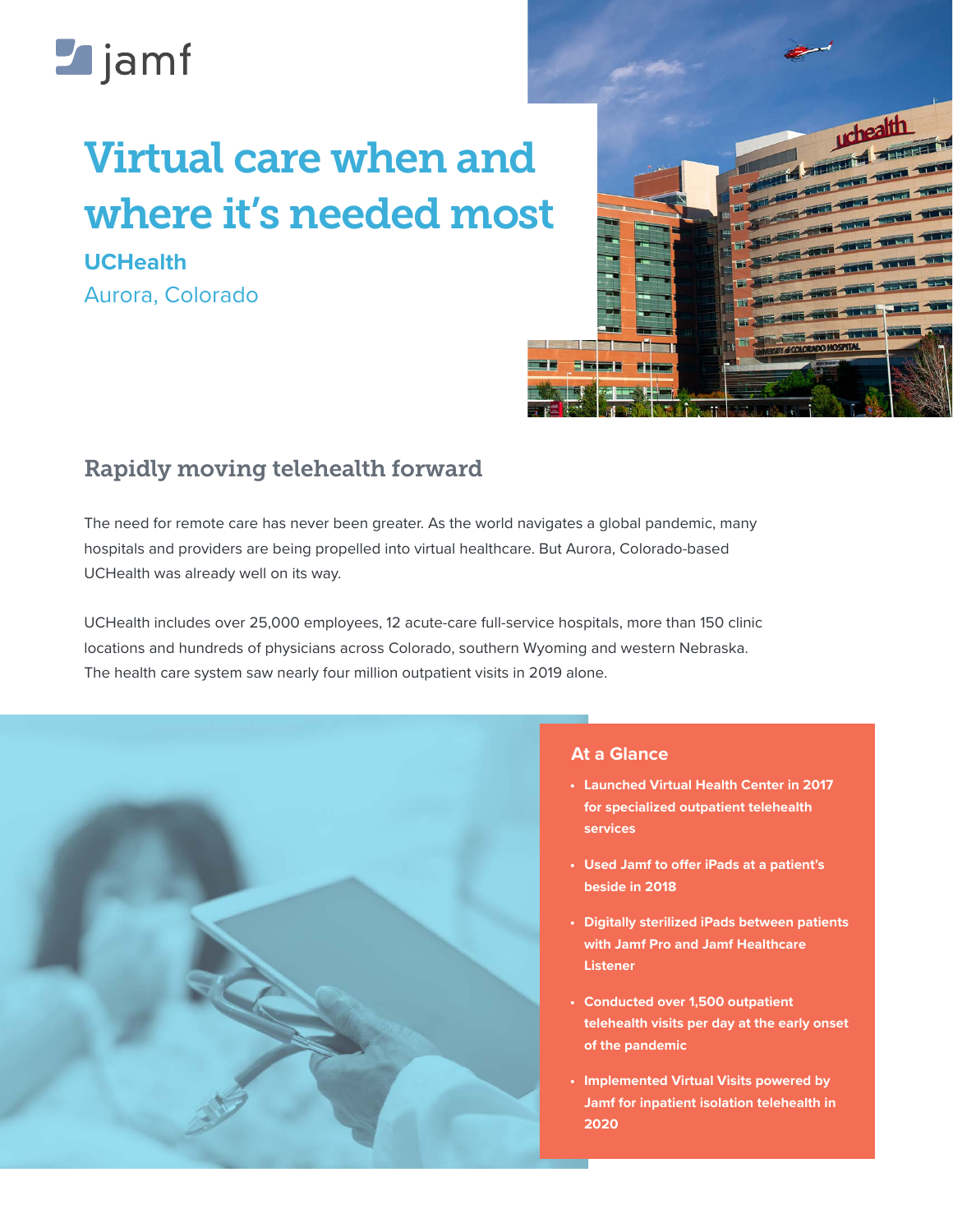#### In 2017, UCHealth launched their Virtual Health Center to meet the

challenges of delivering medical care in a modern way. The care center offers Virtual ICU, Virtual Urgent Care, telemetry monitoring, and a number of other outpatient telehealth modalities that allow video communication between participants.

"We have all of our primary care and specialty care offices within UCHealth able to do virtual health visits, which really allows patients to stay at home but still receive the care they need."

*Dr. Katie Markley, UCHealth Senior Medical Director of Informatics*

"Video visits are a very efficient and safe way to

triage what's going on. It's very hard for a patient to know when to see a provider in person and when is it safe to see them virtually," said Dr. Chris Davis, medical director for virtual health at UCHealth. "We can use a video visit to triage that issue and get the patient to the right care scenario at the right time."

"We have all of our primary care and specialty care offices within UCHealth able to do virtual health visits, which really allows patients to stay at home but still receive the care they need," added Dr. Katie Markley, UCHealth senior medical director of informatics.

While this may have looked effortless to the outside world, the ability to offer this level of telehealth was years in the making.

### Building on a telehealth foundation



Technology and medicine continue to go hand in hand. Beyond the latest in medical equipment, technology fuels how patients and providers connect and how patients and their families stay in touch.

In 2018, UCHealth began using Jamf to streamline their technology management and practices by offering an iPad at each inpatient's bedside. Across multiple UCHealth sites, hospital rooms come equipped with an Apple device so patients can stay in contact with providers and loved ones and enjoy some of the comforts of home, such as games and entertainment apps.

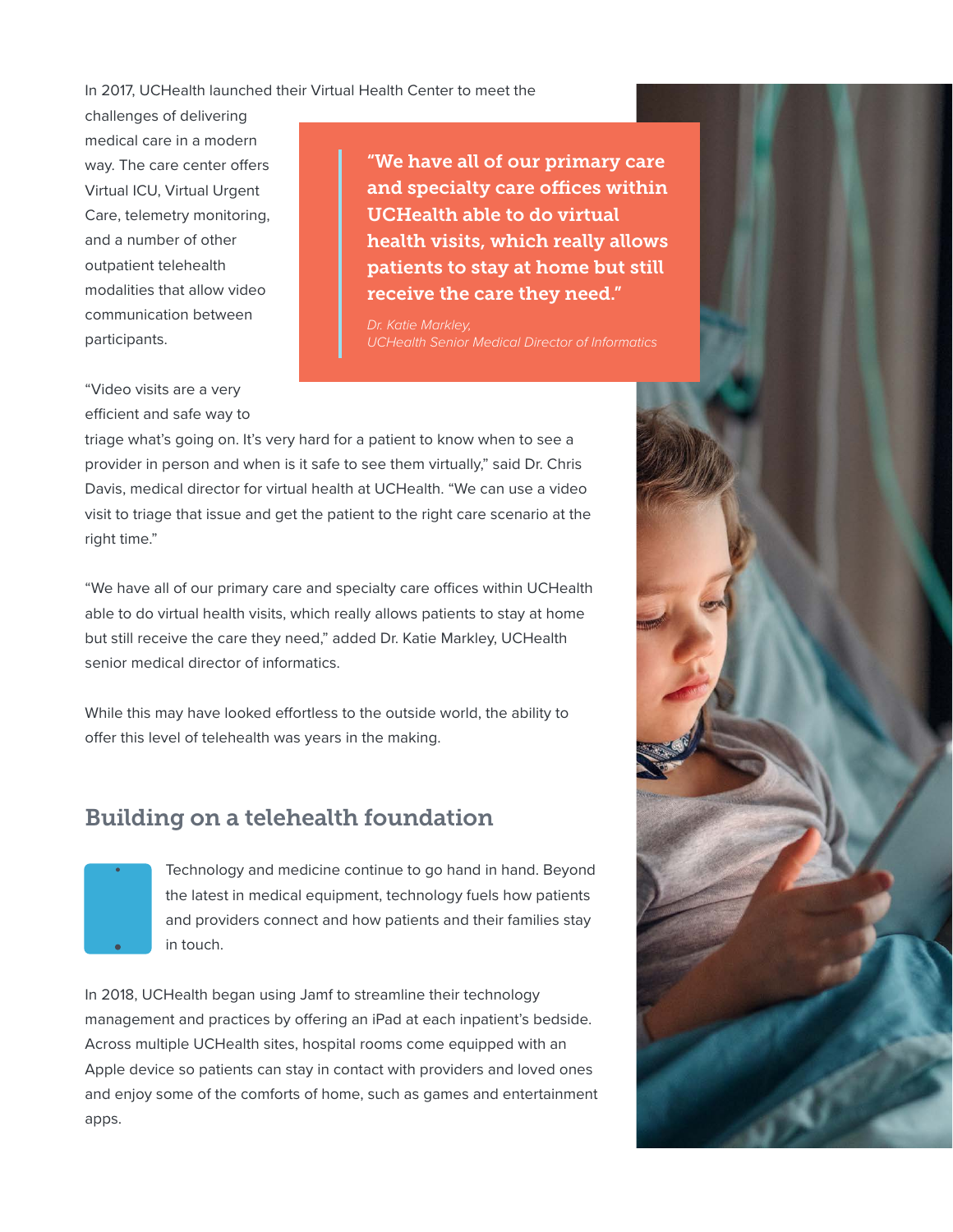

Patients also have access to the Epic MyChart Bedside app — a complete window into their inpatient experience. For example, a patient can view the members of their care team and list of medications and are able to easily contact caregivers.

To ensure privacy and healthcare compliance, each device is digitally sterilized between patients. This is done through Jamf Pro and Jamf Healthcare Listener, a unique electronic medical record (EMR) integration to Jamf Pro. By listening for an HL7 ADT command, Jamf Pro automatically triggers a remote action to wipe, reset and ready the device for the next patient — all without requiring a room visit from IT.

In other cases, iPads are provided to patients for more ad-hoc use, where they aren't assigned to a specific patient room. When devices are leveraged for shared use, Jamf Setup and Jamf Reset go to work to ready the device for the next user. More specifically, the Jamf Setup app can be used to quickly change between appropriate patient configurations. The Jamf Reset app can be used to manually erase the device in a few taps, for areas where an automated workflow isn't possible.

# Empowering better workflows for care providers

These technology advancements are not limited to patients. For care providers, mobile devices can streamline clinical workflows for frontline care teams: yielding faster, informed decisions that drive better patient outcomes. UCHealth

provides doctors and nurses iPhones and iPads in both a 1-to-1 and shareddevice deployment model, empowering users with various apps to aid in the delivery of care.

For example, with Epic Rover on iPhone, nurses, phlebotomists and respiratory therapists can access patient records, securely chat amongst the care team and perform clinical tasks such as barcode medication administration, specimen collection, alert and alarm management, and more.

UCHealth is able to standardize its process to deploy Epic Rover, Haiku and Canto by using Jamf's integration with Apple School Manager and Apple's Managed App Configuration framework. Apps are remotely deployed to iOS devices — pre-configured with settings for UCHealth's Epic environment. This ensures a simple end-user experience, with security and compliance settings intact and enforced.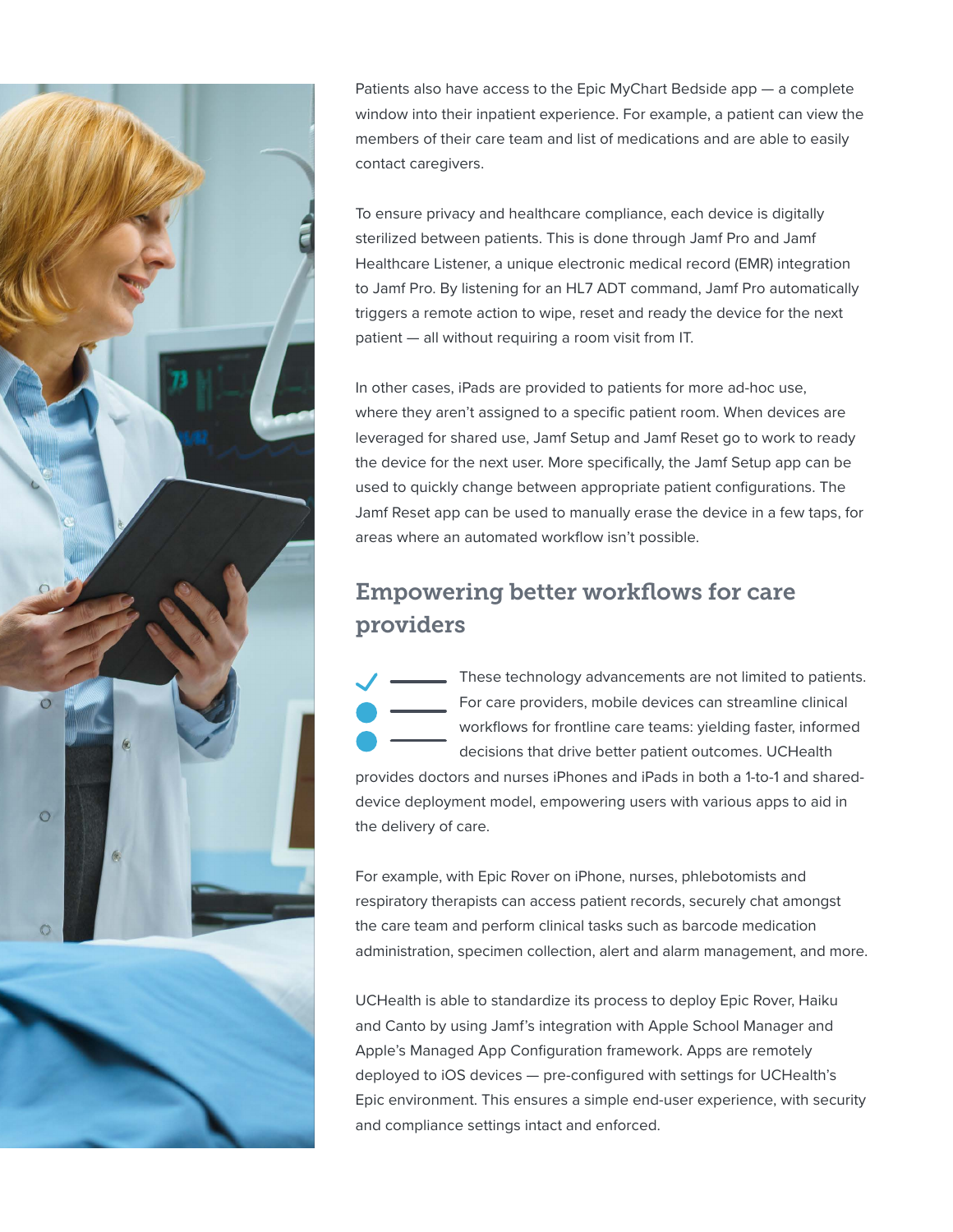# Delivering inpatient virtual care during COVID-19

Integral to UCHealth's ability to help so many patients has been their evolving healthcare technology strategy. Prior to the global pandemic, UCHealth completed 25 to 40 virtual outpatient visits a day. As virtual care needs drastically spiked, they were able to build off their telehealth foundation and ramp up from less than 50 virtual visits a day to over 1,500.

"This type of integration allows us to offer provider-to-patient and provider-to-patient-tofamily communication in a secure, PHI-compliant and safe manner."

*Ed Horowitz, UCHealth*

With Apple, Jamf, Epic and Microsoft serving as a catalyst to increase efficiency, UCHealth was poised to enhance the inpatient delivery mechanism, and extend this world-class virtual experience to isolated patients during the global pandemic.

As part of its strategy, UCHealth deployed Virtual Visits — a Jamf Pro integration to Microsoft Teams — as a way to connect providers with admitted patients, and patients with their families. iPads are configured by Jamf with the conferencing account in place — removing the need for accounts, logins and passwords.

"This type of integration allows us to offer provider-to-patient and providerto-patient-to-family communication in a secure, PHI-compliant and safe manner," said Ed Horowitz, multimedia specialist for clinical informatics at UCHealth. "This also allows for rapid communication with the Palliative and Spiritual Care teams, providing comfort and support to patients and families in situations when visitors cannot be with patients at the bedside."

Providers are able to easily virtually make the rounds to their patients, and patients can simply connect with loved ones outside the hospital without IT ever having to touch the device. Further, once patients are discharged, Virtual Visits can help to automatically digitally wipe the device to prepare it for the next patient.

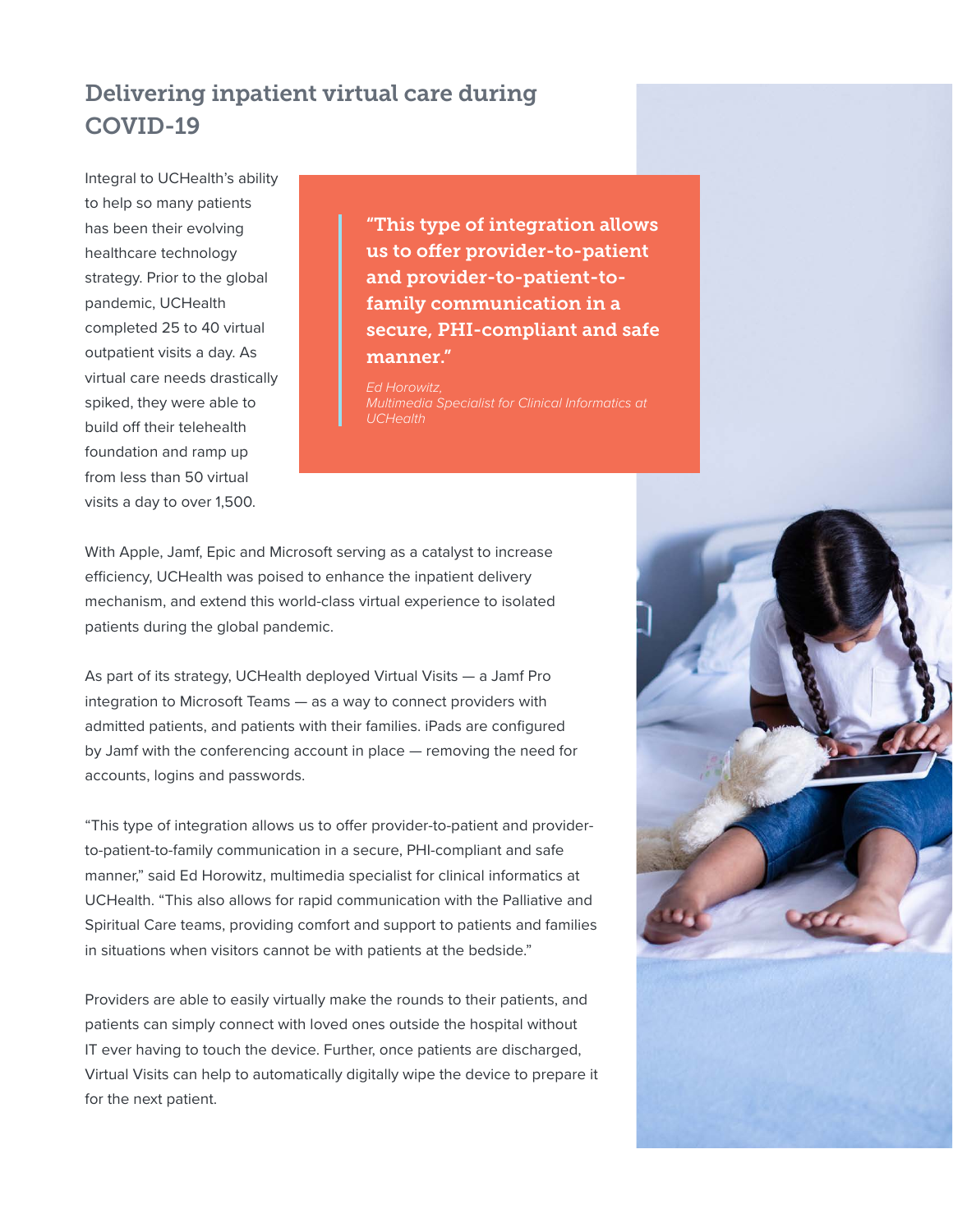

Virtual Visits helps save on precious personal protective equipment (PPE) for health care staff by allowing them to deliver telehealth from a remote location. Plus, at a time when patients need their loved ones most, they are able to stay in contact without requiring a potentially dangerous (or prohibited altogether) visit from their families should the patient require a hospital stay.

## Instilling confidence in telehealth at home



Through UCHealth, patients now have an opportunity to take care of themselves and their loved ones without leaving the comfort and safety of home.

While it is important for patients to always go to the nearest emergency department when they are in need of emergency care or experiencing a life-threatening condition, virtual visits are available for patients who may be able to be diagnosed remotely – or need guidance on whether to see a provider in person.

"What a virtual visit allows us to do is to look and talk to the patient and try and get a sense of what bucket they are actually falling in to," said Davis. "Can they stay at home and isolate and stay the course or do they need to be seen in an emergency department and get other appropriate testing?"

At-home video calls allow doctors and nurses to adequately answer this question and provide patients with a prescriptive course of action.

With Apple, Jamf, Epic and Microsoft serving as a catalyst to increase efficiency, UCHealth was poised to enhance the inpatient delivery mechanism, and extend this world-class virtual experience to isolated patients during the global pandemic.